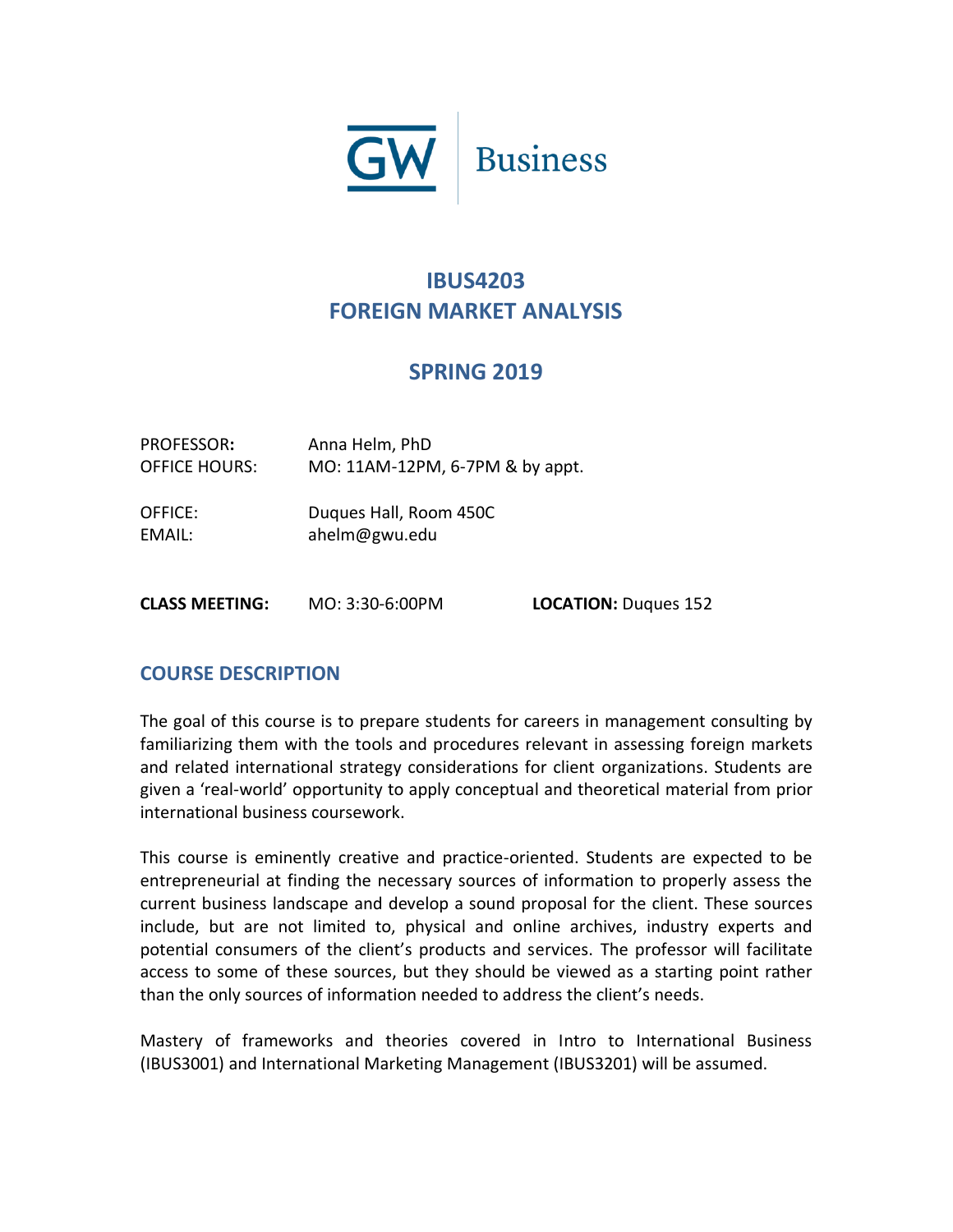# **COURSE OBJECTIVES**

By the end of the course, students should be able to:

- 1. Identify the drivers of globalization in the worldwide industry in which the client operates;
- 2. Chronicle the historical development of that industry, identifying the factors that contributed to its current state;
- 3. Be able to navigate the local competitive landscape and understand how national and local-level regulatory frameworks, tariffs, trade policy, etc., impact the client;
- 4. Map and explain the roles and relationships between the client organization's respective stakeholder sets;
- 5. Design and execute a custom-tailored data collection plan (inclusive of both secondary and primary research) to answer key business questions identified by the client organization;
- 6. Provide client organizations with *creative*, *impactful*, and *actionable* strategic marketing solutions to key business questions via a written report and oral presentation. Proposed solutions will be evaluated not only in terms of how well they meet expressed client needs/interests but also the extent to which they maximize value for stakeholders as well (wherever possible and applicable); and,
- 7. Understand the nature of consultant-client communications and individual/group learning as experienced through the interactions with the client.

# **COURSE STRUCTURE**

The course is designed as a consulting practicum for international organizations. The students in the course will work together closely in consulting teams for a variety of organizations.

Student consultants in the course are expected to be fully versed in all conceptual and theoretical material from IBUS3001 (International Business) and IBUS3201 (International Marketing).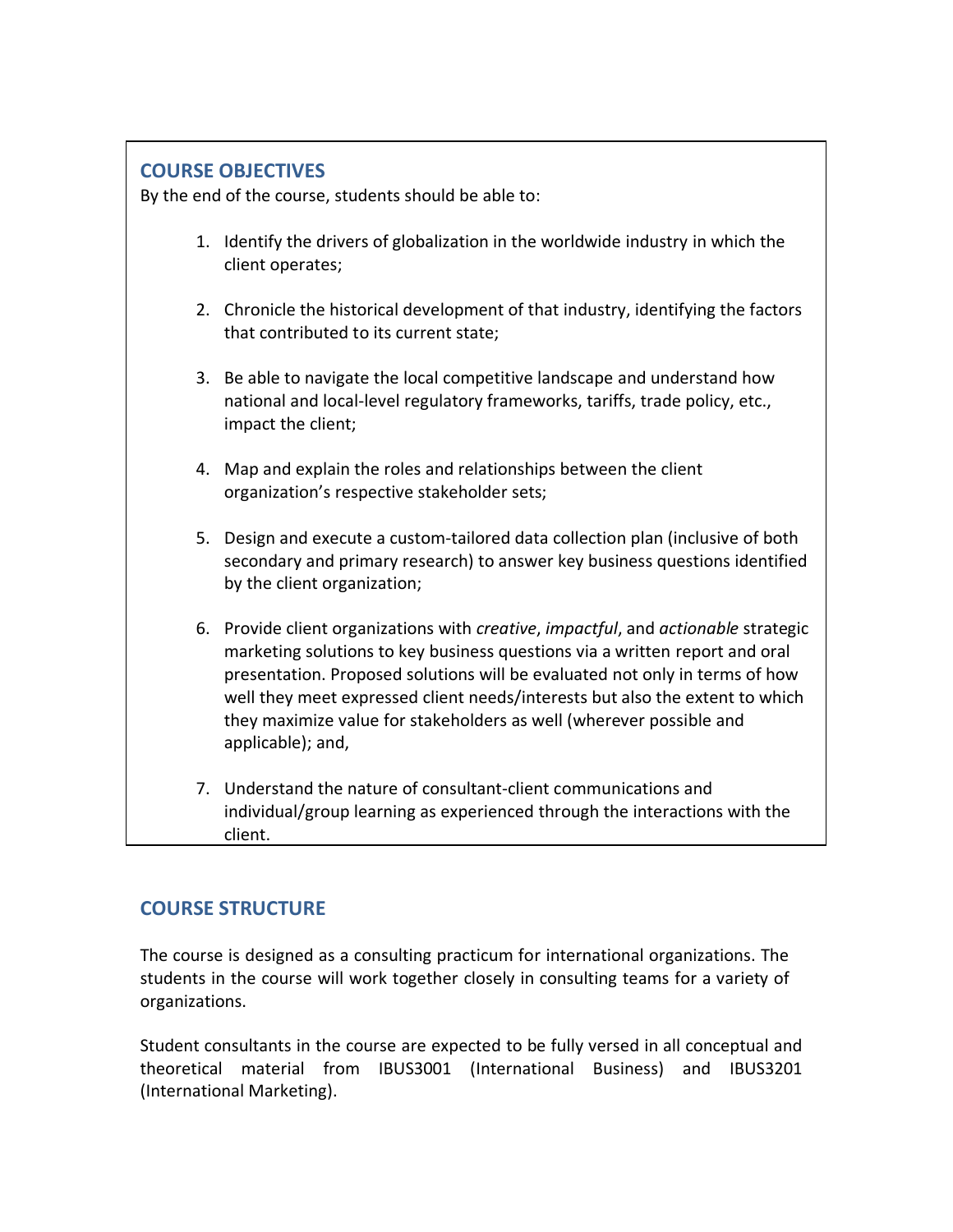The instructor will serve as a 'consultant to the consultants' in terms of methodology and professional skill development in conducting a consulting engagement for an organization.

Student consultants will engage in extensive research and analysis, including both review and assessment of secondary data as well as generation of primary data necessary for developing sound and viable strategic recommendations for the client organization. Standards for analysis and presentation will be of the highest caliber, consistent with the expectations of a 'real world' client. Full documentation of analyses undertaken and explanation/justification of strategic recommendations presented is required. Blackboard will be used extensively by the student consultants, instructor, and client in coordinating, disseminating, generating, and storing content relevant to the consulting project.

Time pressure, informational deficiencies and discrepancies, teamwork coordination challenges and client interaction difficulties are typical ordeals faced by management consultants conducting foreign market analysis and related international strategy development. Effective consultants quickly and accurately assess their client organization and develop robust and rigorous methods for screening possible markets for international expansion. Once target markets are selected, justified, and approved by the client organization, the consultants engage in a comprehensive examination of the target markets in order to develop sound strategies for market entry and successful market penetration. Full disclosure to the client of risks and opportunities present in the recommendations is required.

All consultants must behave ethically, and treat their consulting engagement as a confidential endeavor, guarding all work products resulting from the engagement as proprietary. Each student consultant must sign a legally binding non-disclosure document acknowledging the proprietary nature of all work products and information provided to the consultants by the client organization.

Successful participation in and completion of this course requires high levels of motivation, dedication, attention to detail and flexibility. All students are required to attend and fully participate in all regularly scheduled class sessions, as well as other sessions arranged to accommodate the client's schedule for presentations and/or work sessions scheduled by student consultants outside of class. Most students find that the course requires, on average, 6-8 hours of preparation, analysis, etc. outside of class each week. Oftentimes this outside work must be coordinated with others in the class, which requires schedule flexibility. If other courses, work, family, or social obligations prevent you from this type of time commitment, you may not want to enroll in this course.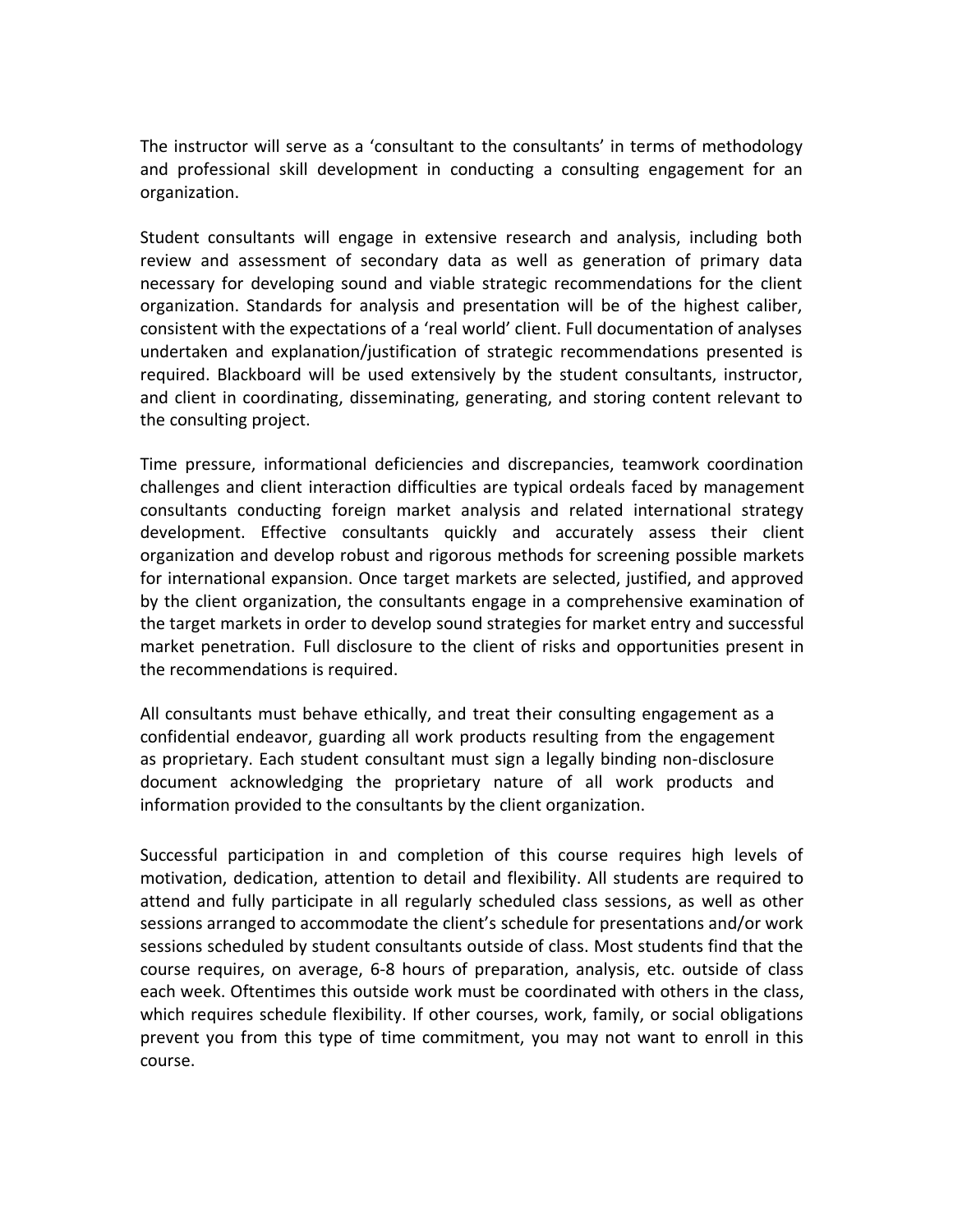### **EXPECTED TIME COMMITMENT**

Over 15 weeks, you will spend 2 ½ hours per week in the classroom (37.5 hours for the semester). You are also expected to devote at least 5 hours per week outside of class to your client project and supporting assignments (a minimum of 75 hours for the semester).

### **REQUIRED COURSE MATERIALS**

Friga, Paul. "The McKinsey Engagement: A Powerful Toolkit for More Efficient and Effective Team Problem Solving."

Johansson Rabinowitz, Christina. "Modern Day Vikings: A Practical Guide to Interacting with the Swedes."

Regular reading from among the following options: *Financial Times, The Economist, The Wall Street Journal*

Documents researched and/or posted on the course Blackboard site by the instructor, client and/or student consultants.

Students are encouraged to retain and consult regularly any International Marketing and any International Business textbook of their choosing.

Slack will be required for all team communications – please await further instructions before setting up an account!

# **COURSE COMPONENTS**

### *GROUP WORK (60 points)*

| Input Report                                                                |  |
|-----------------------------------------------------------------------------|--|
| Project Game Plan Report                                                    |  |
| Final Client Written Report & Presentation                                  |  |
| Other team deliverables (team charter, scope of work, weekly memos, etc.)   |  |
|                                                                             |  |
| <b>INDIVIDUAL WORK (40 points)</b>                                          |  |
| Peer Review of Team Game Plan Report                                        |  |
| Midterm exam                                                                |  |
| Class Participation (attendance, in-class participation, reflections, etc.) |  |

 **100%**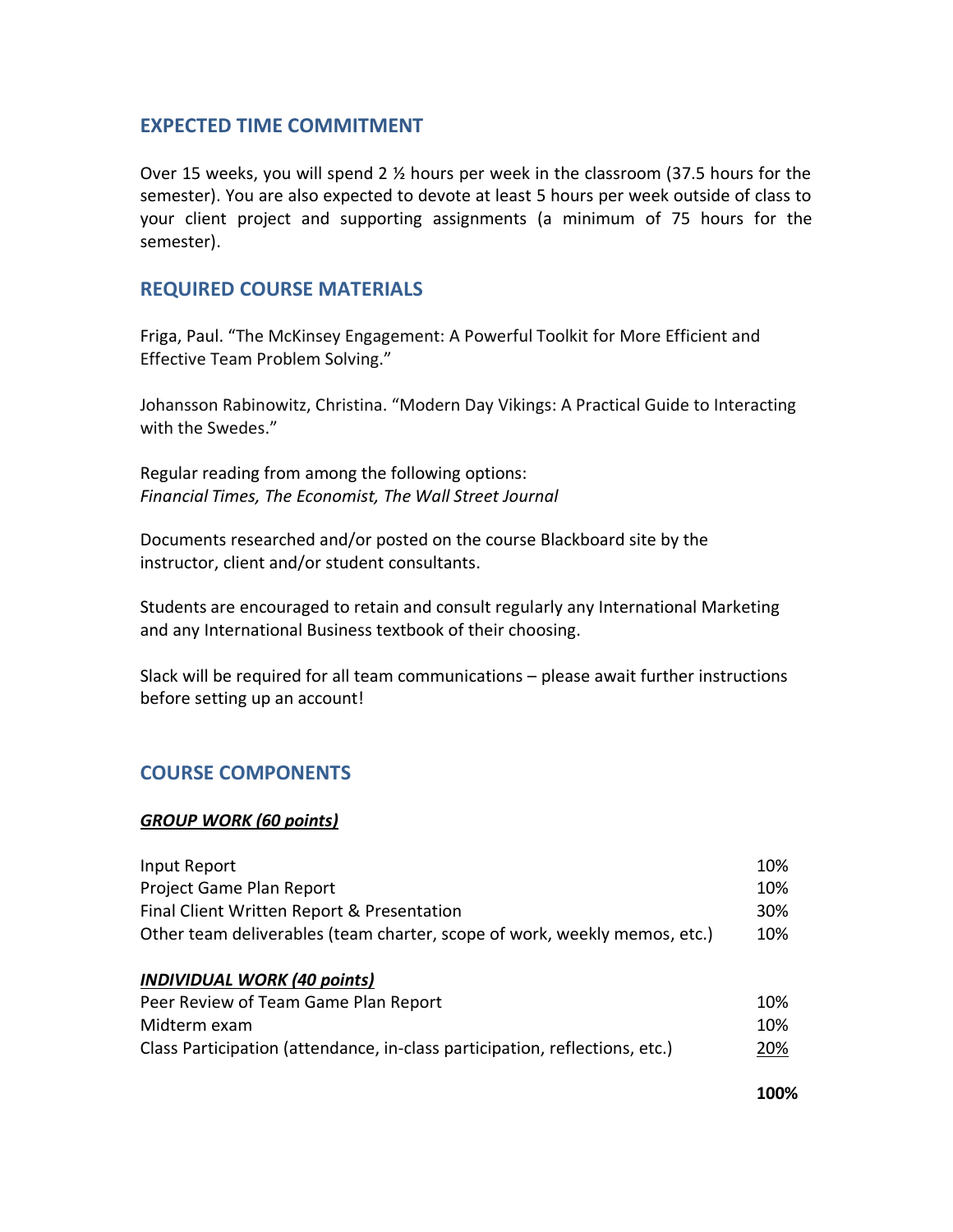# **GRADING CRITERIA**

Blackboard will be used to post your grade in each assignment. Grades will fall into the following buckets:

| <b>Total Points</b> | Grade |
|---------------------|-------|
| 94-100              | Α     |
| 90-93.99            | A-    |
| 87-89.99            | B+    |
| 84-86.99            | В     |
| 80-83.99            | B-    |
| 77-79.99            | $C+$  |
| 74-76.99            | C     |
| 70-73.99            | $C -$ |
| 0-59                | F     |

# **OVERVIEW OF COURSE REQUIREMENTS**

### **Input Report (10%)**

Early in the course, research topics that are critical to the specific industry of the client project/s will be defined. Each team will prepare a memo summarizing the team's research findings. Each memo should include a bibliography. The data generated by the input reports will provide a critical foundation for each of the client consulting projects.

Memos (exclusive of bibliography) should not exceed 5 pages. Wherever possible, make use of bullets, summary tables, figures, and charts in your reports to make your memo visually appealing and user-friendly. All in-text citations should use parenthetical endnotes; a full references list should be attached at the end of the assignment. Use the APA style guide to cite the sources (a good APA online guide can be found here: [http://owl.english.purdue.edu/owl/resource/560/01/\)](http://owl.english.purdue.edu/owl/resource/560/01/).

All input reports should be posted to Blackboard on the assignment due date, prior to the start of class.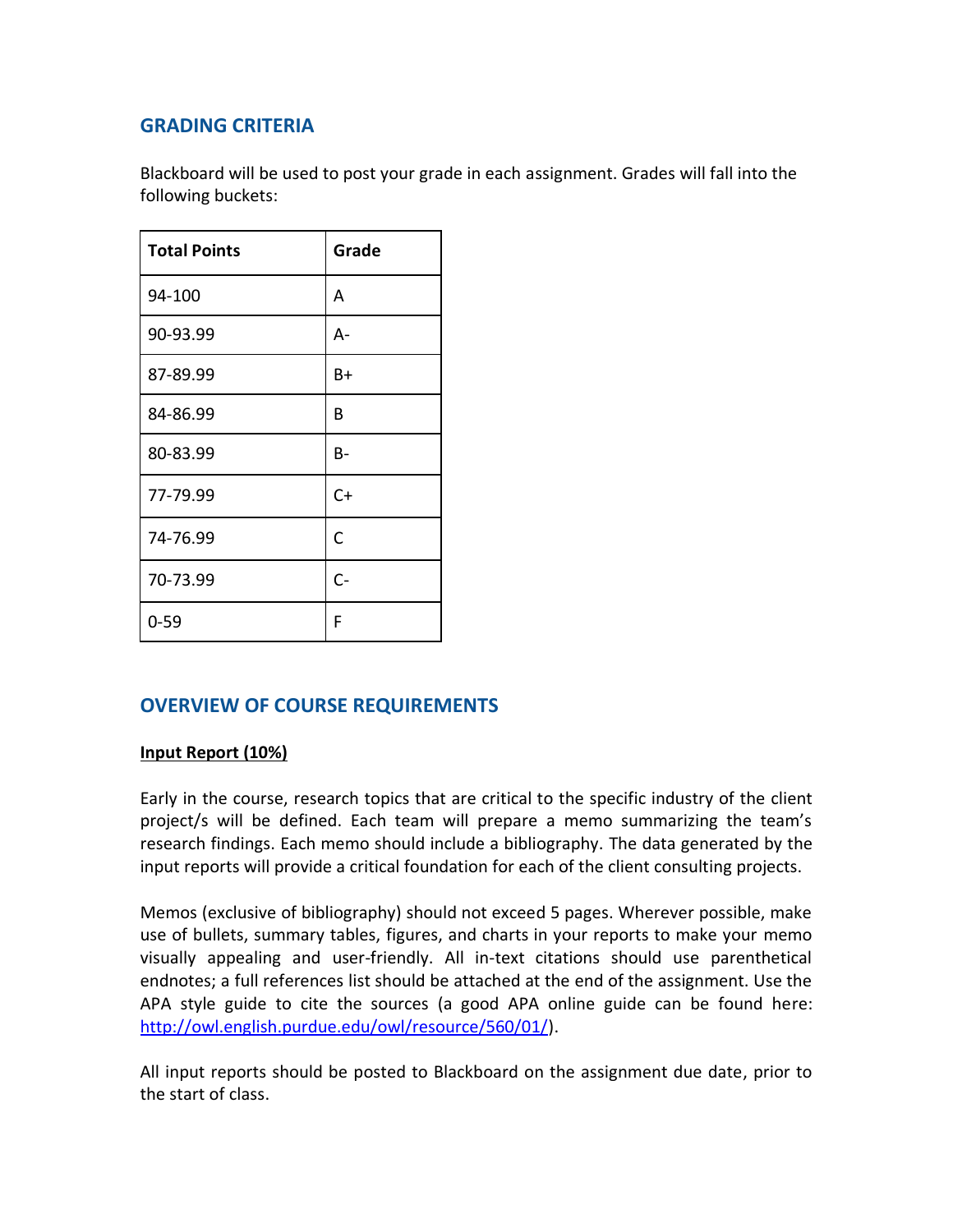Teams should also create a brief PowerPoint summarizing the main findings presented in the memo. You will be required to present this information to one another during the 5th class meeting. This is **not** a full business dress presentation.

### **Project Game Plan Report & Peer Review (10% + 10%)**

About mid-way through the course, each team will submit an initial team game plan report. This report will include:

- 1. A statement summarizing the client engagement issue/topic/challenge
- 2. A descriptive outline of the client written report. The outline should include fully drafted text for every aspect of the report that is already known/researched. Where "blanks" remain, a list of remaining research questions the team is still pursuing should be embedded into the report.
- 3. A full bibliography in APA style guide need to be included with the Game Plan Report: [\(http://owl.english.purdue.edu/owl/resource/560/01/\)](http://owl.english.purdue.edu/owl/resource/560/01/).
- 4. Appendix A (if applicable) Drafts of primary research instruments (survey, interview protocol, focus group protocol etc.)
- 5. Appendix B A list of defined milestones/due dates for the team project, inclusive of expected interviews and "touch base" meetings with clients or external experts
- 6. Appendix C A detailed description of the roles and responsibilities for each team member, as well as an up-to-date timeline

All Game Plan Reports should be posted to Blackboard on the assignment due date, prior to the start of class.

Teams should also create a brief PowerPoint summarizing the game plan report. You will be required to present this information informally to one another during class of the assignment due date. This is **not** a full business dress presentation.

Each student will be assigned another team's game plan to peer review. A peer review form should be used and will be available in Blackboard. Peer reviews should be posted to Blackboard on the assigned due date. These peer reviews will then be shared with each of the teams. Teams are expected to be responsive to and incorporate peer review feedback into the draft client written report.

### **Client Written Report & PowerPoint Presentation (30%)**

The main deliverable in this class will be a professional, client-responsive, and actionable report. Each report will differ depending on the task assigned and client needs.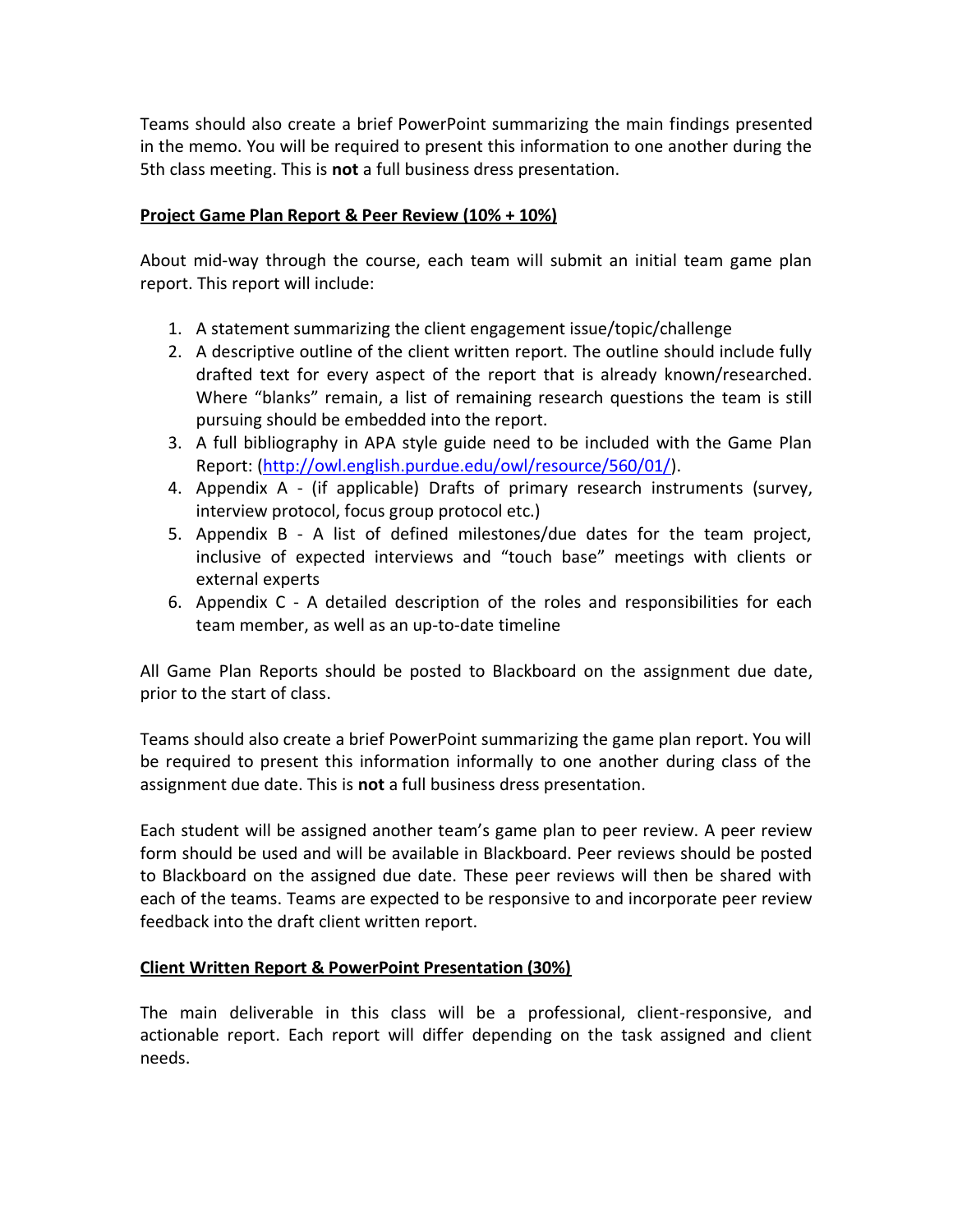Both the professor and the client will grade the final report and final presentation. In both cases, reports will be graded on the following criteria:

- 1. Comprehensiveness of research (primary and secondary)
- 2. Responsiveness to client needs/requests
- 3. Specificity and "actionability" of recommendations made to client
- 4. Creativity
- 5. Professionalism in writing and overall appearance

A draft written report will be due 3 weeks prior to the official due date for the final report and presentation. Students will receive feedback from the professor and are expected to incorporate that feedback into a PowerPoint presentation that will be presented in a dry run prior to the final client presentation. This will be a **full business dress** presentation. You will be videotaped and are expected to view and critique your own presentation. The in-class presentation is not graded but should provide you with the opportunity to practice for the final presentation.

Final presentations will be graded on the following criteria:

- 1. Ability to adhere to a time limit
- 2. Clear, easy-to-read, professional text and graphics
- 3. Ability to respond to questions from the client
- 4. Persuasiveness, on-stage confidence, and energy of presentation
- 5. Full-room eye contact, speech clarity, body posture/gestures.

### **Memos and weekly deliverables and updates (10%)**

Student teams are expected to always compose a memo upon completion of any substantive communication with the client. Also, there will be informal deliverable due every week to ensure that all teams meet the necessary milestones in order to complete the project on time and with the highest possible level of professionalism, including also a Team Charter and Scope of Work document. More details about the deliverables will be given in class.

### **Peer Review of Game Plan Report (See above under 2!)**

### **Midterm Exam (10%)**

The midterm exam covers the basic consulting framework we will be using, TEAM FOCUS. It will consist of multiple-choice and true/false questions, along with some short-answer questions pertaining to students' own projects.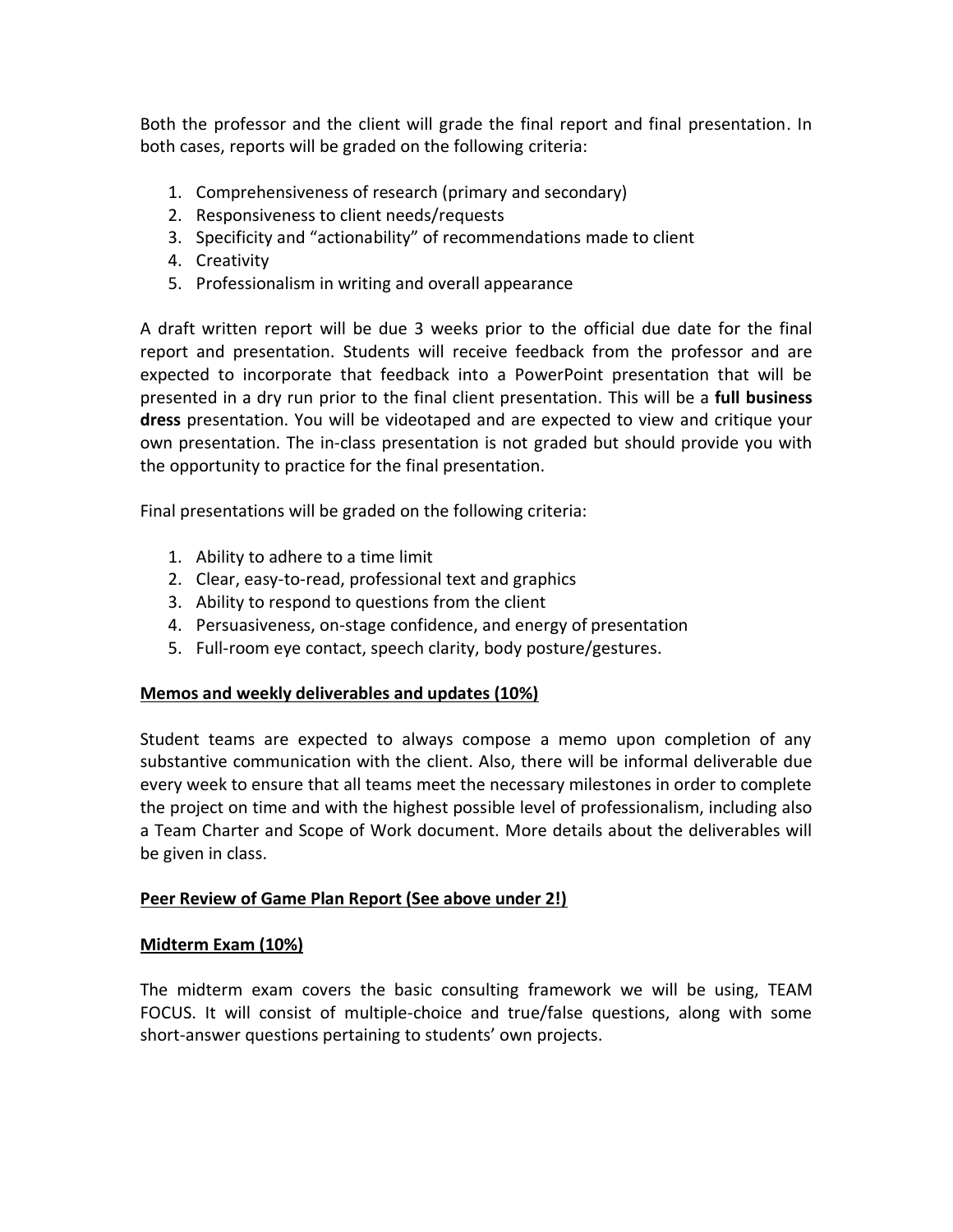### **Class Participation (20%)**

Class attendance and participation are mandatory and will be evaluated strictly and on an individual basis. Your grade will depend on the quantity of your participation and, most of all, the quality of your participation. Your participation grade may be negatively affected by unprofessional behavior (e.g., inappropriate comments, doing other class work, chatting with classmates, inappropriate usage of laptops and electronic devices during class time, etc.).

A couple of times during the semester, you will be asked to reflect on the process and your own learning.

It will be particularly important to prepare for the sessions in which we have external guests. These people are experts in their domains and are willing to share their time and knowledge for our benefit.

A small portion (5%) of each student's overall participation grade is based on his or her contribution to the team project based partially on the Team Charter, peer evaluation, and the professor's observations as outlined below.

*Everyone* is expected to contribute to each team assignment, allocate work equitably and set early deadlines to avoid free rider situations. Set team ground rules and **voice any concerns early** for resolution. A lack of contribution to the team assignment will result in serious deductions from an individual student's overall participation grade.

# **CAMPUS RESOURCES AND POLICIES**

*Academic Integrity.* The professor will strictly abide by the academic integrity policies as stated in the Code of Academic Integrity. Academic dishonesty is defined as cheating of any kind, including misrepresenting one's own work, taking credit for the work of others without crediting them and without appropriate authorization, and the fabrication of information. For additional information refer to the following website: [https://studentconduct.gwu.edu.](https://studentconduct.gwu.edu/)

*Disability Support Services.* Any student who feels s/he may need an accommodation based on the impact of a disability should contact me privately to discuss specific needs. Please contact the Office of Disability Support Services to establish eligibility and to coordinate appropriate accommodations.

Academic Center (Rome Hall) Suite 102, 801 22nd Street, NW Phone: 202-994-8250, Email: [dss@gwu.edu,](mailto:dss@gwu.edu) Website:<http://gwired.gwu.edu/dss>